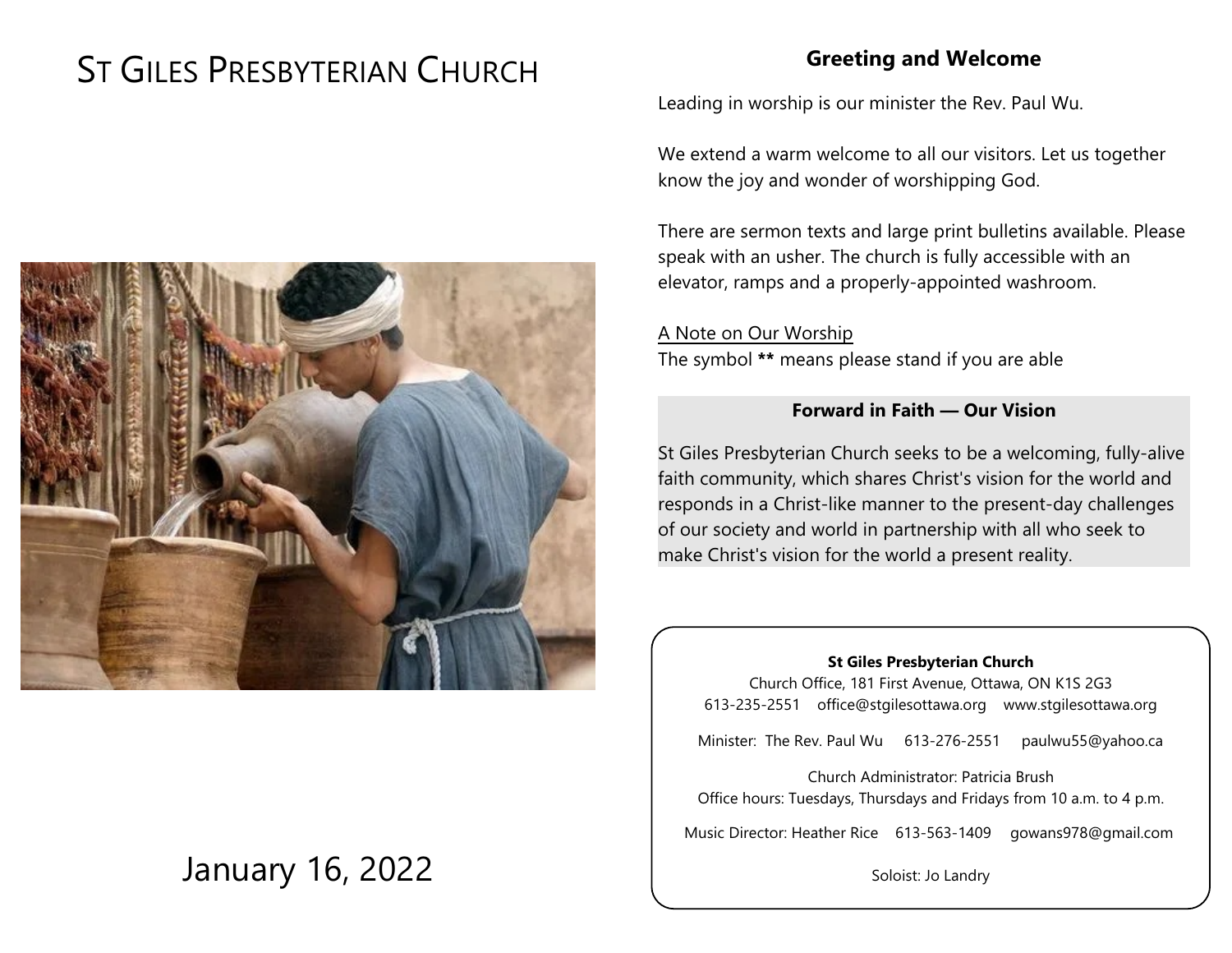We acknowledge that the land on which we gather is the traditional unceded territory of the Algonquin Anishnaabeg People. The Algonquin peoples have lived on this land since time immemorial. We are grateful to have the opportunity to be present in this territory.

Prelude *Pastorale* by Giuseppe Sammartino

Call to Worship

- One: How precious is God's steadfast love!
- **All: We find refuge in the shelter of God's wings.**
- One: Come and feast on God's abundance.
- **All: We drink from the river of God's delights.**
- One: For with God is the fountain of life;
- **All: And in God's light we see light.**
- One: Let us worship God with joy and thanksgiving!
- **All: We bring God our prayers and our praise with hearts full of love.**

**\*\*Hymn: Sing a new song unto the Lord 422**

*Refrain*

**Sing a new song unto the Lord; let your song be sung from mountains' height. Sing a new song unto the Lord, singing hallelujah!**

**1. For God's people dance for joy. Oh come before the Lord, play for the Lord on glad tambourines, and let your trumpet sound.** *Refrain*

- **2. Rise, O children, from your sleep; your Saviour now has come. He has filled your sorrow to joy, and filled your soul with song.** *Refrain*
- **3. Glad my soul for I have seen the glory of the Lord. The trumpet sounds; the dead shall be raised. I know my Saviour lives.** *Refrain*

#### Prayer of Adoration

God of light and life, as the new year unfolds before us, we begin to feel the sunlight coming back to brighten the winter. Our spirits grow stronger in the light. You shine your light into our lives in your Son Jesus. Your Spirit strengthens us to face whatever this year will hold. And so we come to praise you for your light which transforms our days and our lives, and for your wisdom which enlightens truth for our times. Shine through us, we pray, so that we may bear the light of Jesus in this world you love.

Unison Prayer of Confession

**God of all life and our lives, we gather in worship week by week, seeking your refreshing presence. But we confess sometimes we are discouraged by things happening around us. We don't expect your presence to make a difference for us. Forgive us when we give up on you and end up feeling unfulfilled. By your grace, refresh us when we are weary or worried, and renew our trust in you.**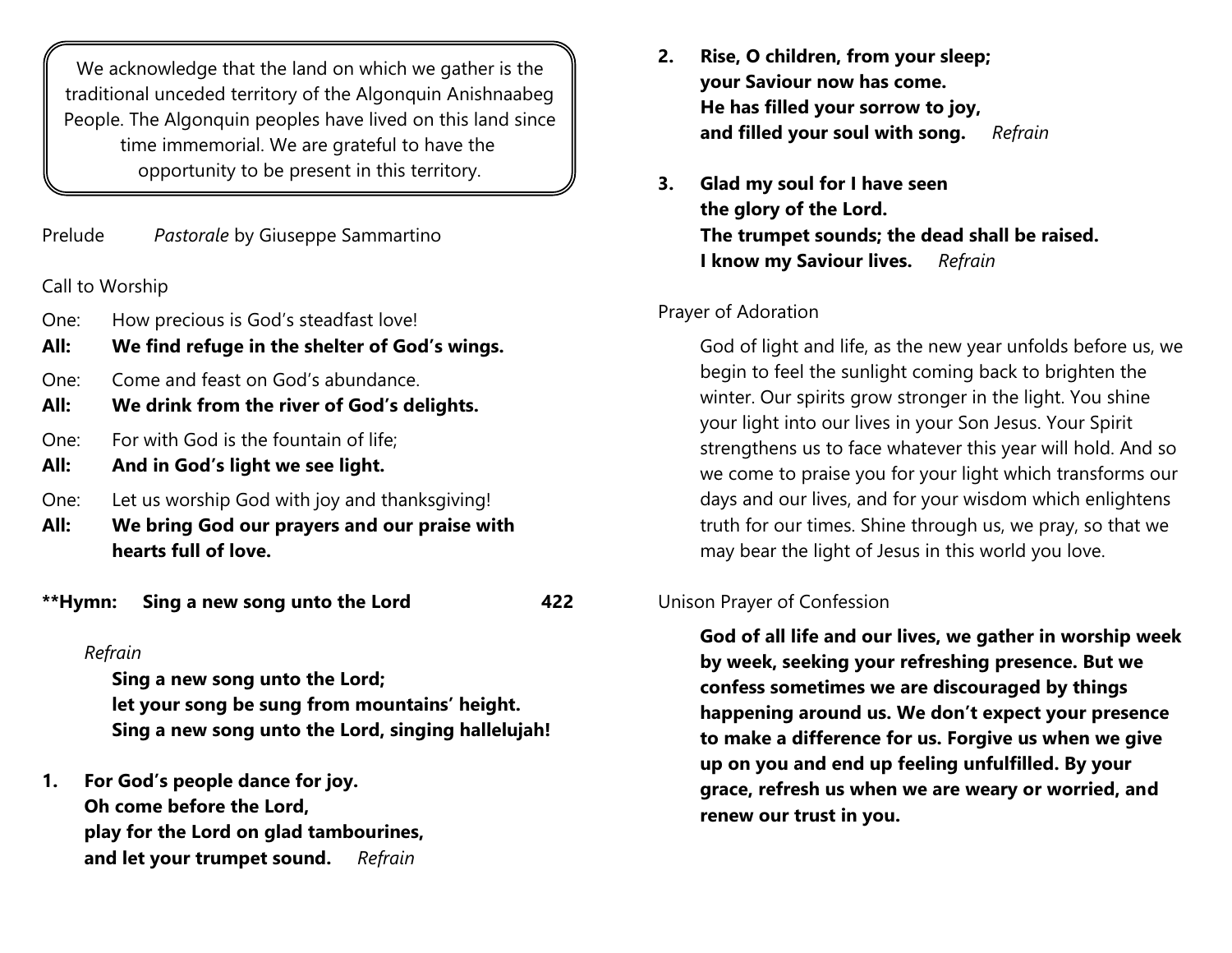#### The Lord's Prayer

**Our Father who art in heaven, hallowed be thy name. Thy kingdom come, thy will be done on earth as it is in heaven. Give us this day our daily bread, and forgive us our debts as we forgive our debtors, and lead us not into temptation, but deliver us from evil, for thine is the kingdom and the power and the glory, for ever and ever. Amen**

#### Assurance of Pardon

Hear the good news! Who is in a position to condemn? Only Christ, and Christ died for us, Christ rose for us, Christ reigns in power for us, Christ prays for us. No power in heaven or on earth can separate us from the love of God. Take heart, and know that you are forgiven.

#### Scripture

#### First Reading: Isaiah 62:1–5

For Zion's sake I will not keep silent, and for Jerusalem's sake I will not rest, until her vindication shines out like the dawn, and her salvation like a burning torch. The nations shall see your vindication, and all the kings your glory; and you shall be called by a new name that the mouth of the Lord will give. You shall be a crown of beauty in the hand of the Lord, and a royal diadem in the hand of your God. You shall no more be termed Forsaken, and your land shall no more be termed Desolate; but you shall be called My Delight Is in Her, and your land Married; for the Lord delights in you, and your land shall be married. For as a young man marries a young woman, so shall your builder marry you, and as the bridegroom rejoices over the bride, so shall your God rejoice over you.

Responsive Reading: Psalm 36: 5–10 (with refrain)



Your steadfast love, O Lord, extends to the heavens, your faithfulness to the clouds.

- Your righteousness is like the mighty mountains, your judgments are like the great deep;
	- you save humans and animals alike, O Lord.
- **How precious is your steadfast love, O God! All people may take refuge in the shadow of your wings.**
- **They feast on the abundance of your house, and you give them drink from the river of your delights.**
- **For with you is the fountain of life; in your light we see light.**
- O continue your steadfast love to those who know you, **and your salvation to the upright of heart!**

Second Reading: John 2: 1–11

On the third day there was a wedding in Cana of Galilee, and the mother of Jesus was there. Jesus and his disciples had also been invited to the wedding. When the wine gave out, the mother of Jesus said to him, "They have no wine." And Jesus said to her, "Woman, what concern is that to you and to me? My hour has not yet come." His mother said to the servants, "Do whatever he tells you." Now standing there were six stone water jars for the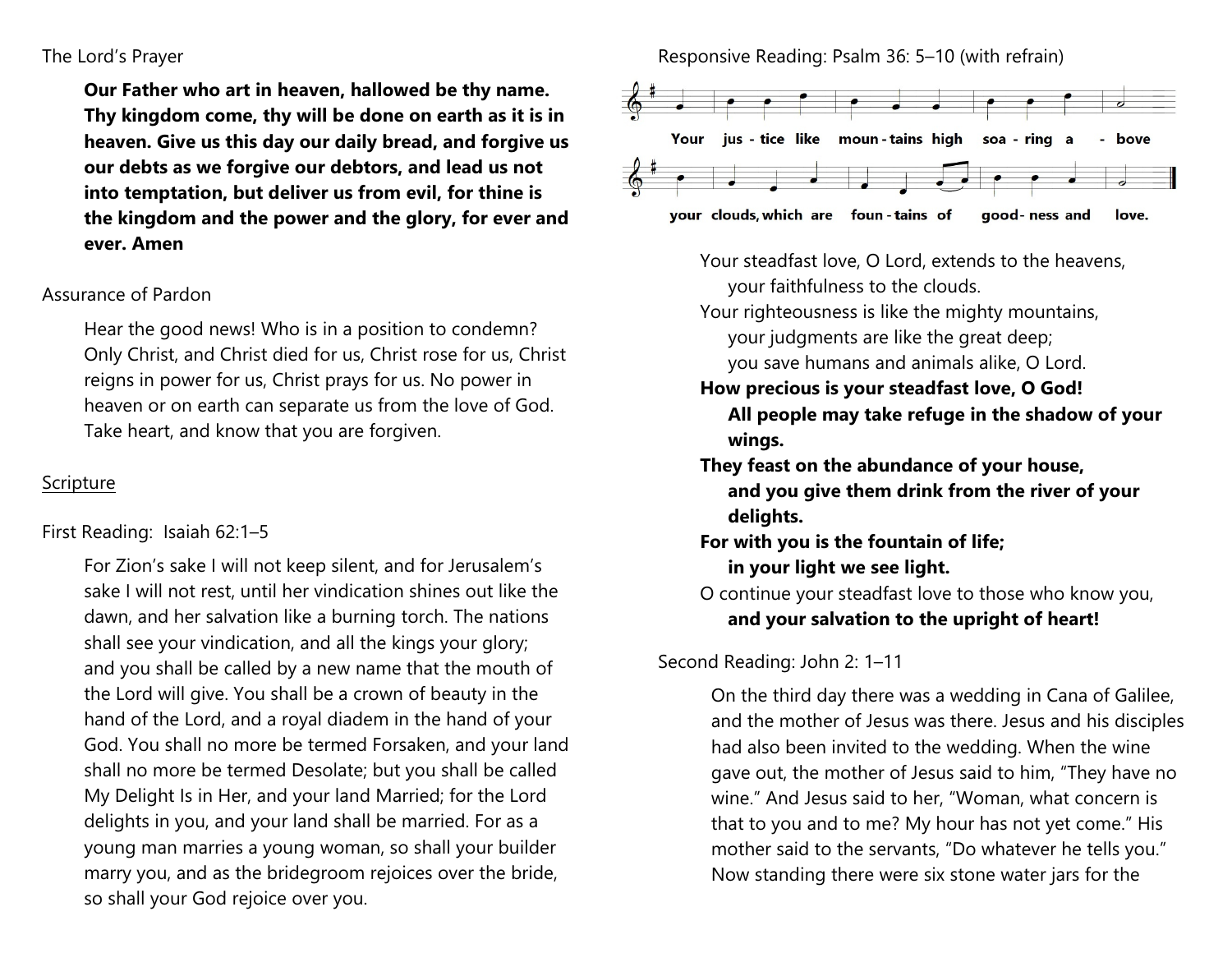Jewish rites of purification, each holding twenty or thirty gallons. Jesus said to them, "Fill the jars with water." And they filled them up to the brim. He said to them, "Now draw some out, and take it to the chief steward." So they took it. When the steward tasted the water that had become wine, and did not know where it came from (though the servants who had drawn the water knew), the steward called the bridegroom and said to him, "Everyone serves the good wine first, and then the inferior wine after the guests have become drunk. But you have kept the good wine until now." Jesus did this, the first of his signs, in Cana of Galilee, and revealed his glory; and his disciples believed in him.

Reader: This is the word of the Lord, **People: Thanks be to God.**

**\*\*Hymn: As man and woman we are made 596**

- **1. As man and woman we are made that love be found and life begun, the likeness of the living God, unique, yet called to live as one. Praise, praise the love that gives us life, through joy or sadness, calm or strife.**
- **2. Now Jesus lived and gave his love to make our life and loving new; so celebrate with him today and drink the joy he offers you, that makes the simple moment shine and changes water into wine.**
- **3. And Jesus died to live again, So praise the love that, come what may, can bring the dawn and clear the skies,**

**and waits to wipe all tears away; and let us hope for what shall be, believing where we can not see.**

**4. Then spread the table, clear the hall, and celebrate till day is done; let peace go deep between us all and joy be shared by everyone; laugh and make merry with your friends, and praise the love that never ends!**

Sermon They have no more wine

Prayers of the People

|    | **Hymn:<br>With the Lord as my guide                                                                                                                                                                             | 574 |
|----|------------------------------------------------------------------------------------------------------------------------------------------------------------------------------------------------------------------|-----|
| 1. | With the Lord as my guide<br>I will walk through the desert,<br>rest by the water, run in the wind.<br>With the Lord by my side<br>I will stand on the mountain,<br>drink from the fountain of love deep within. |     |
| 2. | With the Lord as my guide<br>I will see all the talents,<br>accept the balance of who I am.<br>With the Lord by my side<br>say yes to the calling,<br>fear not the falling, trust in God's plan.                 |     |
| 3. | With the Lord as my guide<br>I will work with my sister,                                                                                                                                                         |     |

**care for my brother, bend with their pain.**

**With the Lord by my side**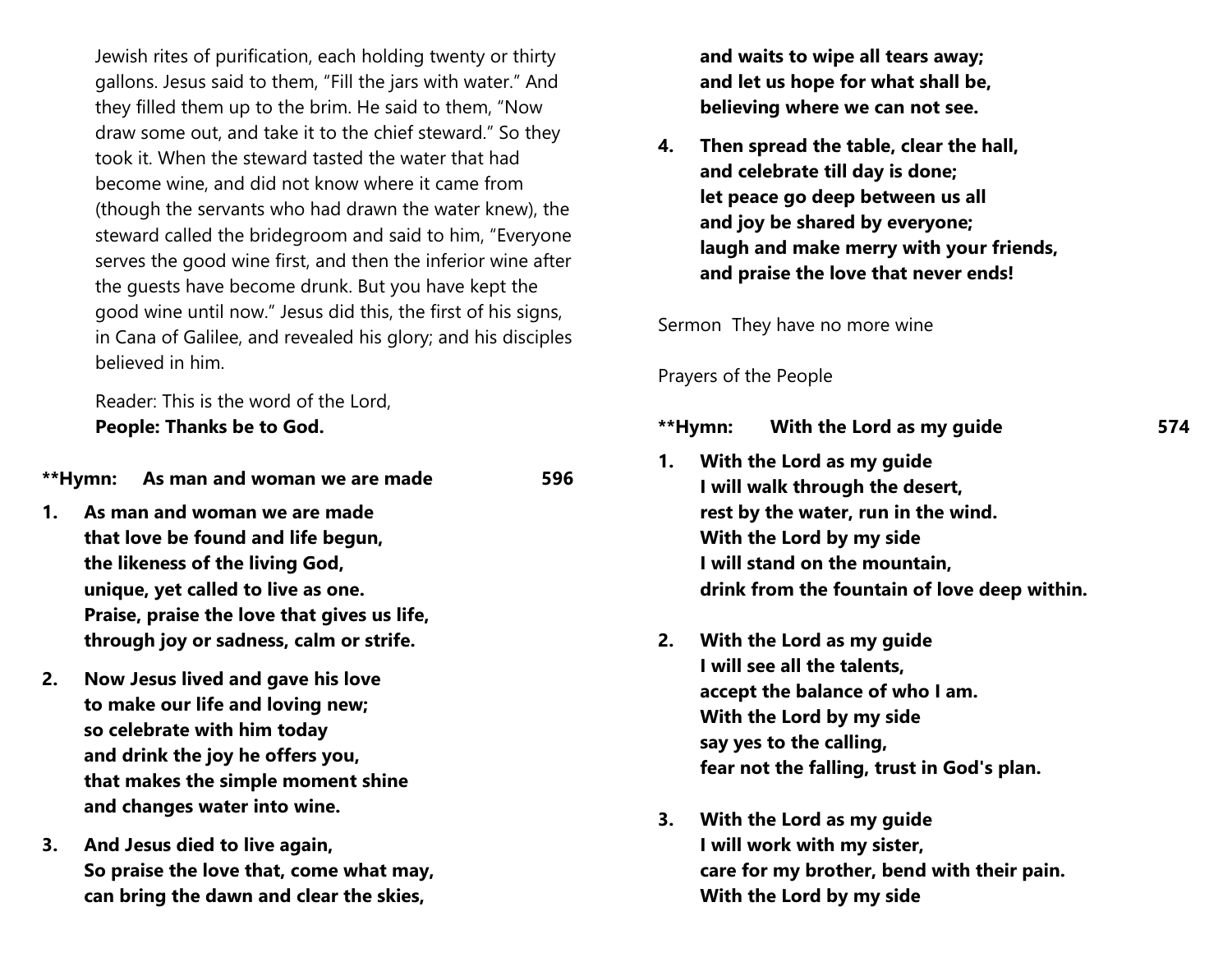**we will rise up together, strengthen each other, courage regain.**

**4. With the Lord as my guide I will rise in the morning, praise for the dawning beauty of day. With the Lord by my side I will sing, sing forever, always a lover, seeking God's way.**

Passing of the Peace

Announcements

**Offering** 

**Doxology: Praise God from whom all blessings flow 830 Praise him, all creatures here below; Praise him above, ye heavenly host; Praise Father, Son and Holy Ghost.** Prayer of Dedication

**\*\*Hymn: God who gives to life its goodness 334**

- **1. God who gives to life its goodness, God creator of all joy, God who gives to us our freedom, God who blesses tool and toy: teach us now to laugh and praise you deep within, or shouted loud, till the whole creation dances for your goodness, holy God.**
- **2. God who fills the earth with beauty, God binds each friend to friend,**

**God who names us co-creators, God who wills that chaos end: grant us now creative spirits, minds responsive to your mind, hearts and wills your rule extending, all our acts by Love refined.**

Benediction

Postlude *Trumpet Tune* by Antonio Vivaldi

# **Thank you!**

The Presbyterian Women wish to thank all of you who donated warm clothing items on our Christmas Tree in the narthex. They will be taken to the Ottawa Mission. Once again thanks for your generosity and support for this project.

# **Education Opportunity**

See the enclosed insert for information about **"The Bible for Doubters"** presented on Zoom by the Presbyterian College.

### **Our Events**

**Monday, January 17 ~ 11:00 a.m. Coffee Hour** will meet by teleconference.

**Thursday, January 20 ~ 7:30 p.m. Choir Practice**

**Friday, January 21 ~ 10:00 a.m. Bible Study**: Please read 1 Maccabees 15.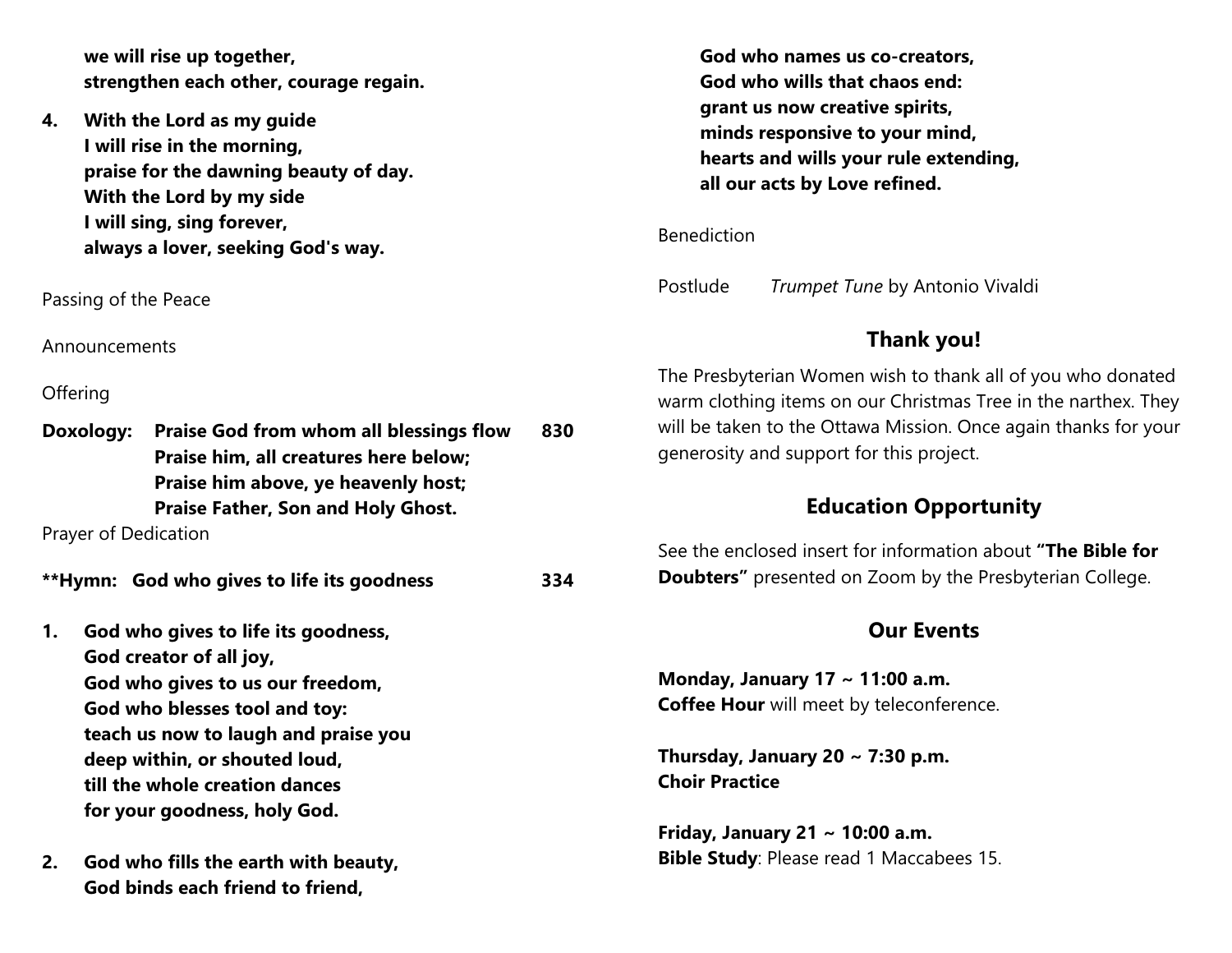#### **Sunday February 13 ~ 10:30 a.m. Communion Service**

**Sunday, February 27 ~ after service**

**Annual Meeting** — Reports can be received. February 1 deadline.

### **Joining the Meeting, Conference Call or Bible Study**:

- 1. Before the start time, call toll-free 1-888-884-4539.
- 2. Enter the passcode number which is 7455703#.
- 3. Make sure to press the  $#$  after the number.
- 4. You will be asked to say your name. Say it. Then press #.
- 5. You will then be connected.
- 6. You may find it preferable to put your phone on speaker.

# **Community Events**

# **Mondays, March 21 to May 16 ~ 1 to 3 p.m. or 7 to 9 p.m.\* Ottawa Pastoral Care Training Program Spring Basic Course**

The training will take place over Zoom.

### **Tuesday, April 5 ~ 7:00 to 9:00 p.m.\***

Ottawa Pastoral Care Training Program Continuing Education Event: **Exploring Dementia** led by Linda Leduc, nurse and educator, over Zoom.

**\***For more information on either event: [www.pastoralcare.com](http://www.pastoralcare.com) or [ottawapastoralcare@gmail.com](mailto:ottawapastoralcare@gmail.com) or Terri Skuce at 613-591-3366.

#### **May 13 to 15, 2022 Glebe High School 100 Year Celebration**. All Glebe alumni and students, and the community are welcome. Register at [www.Glebe100.ca](http://www.Glebe100.ca)

# **Mission Moment**

In Haiti, Wilner used to harvest very little, no matter how hard he worked his field. So, in 2017, Wilner joined an agroforestry programme where he received training and learned sustainable agriculture techniques to conserve the soil in his fields and increase crop yields. His crop yields have now increased, and he has a greater variety of food available for him and his family. Today, Wilner has a beautiful garden with diverse crops, such as corn, pigeon peas, yam, taro, squash, okra, spinach, and forest and fruit trees. This has helped Wilner afford to pay the school fees for his four children and support his family's other needs as well.



*This sustainable agriculture project is supported by Presbyterian World Service & Development in collaboration with Canadian Foodgrains Bank.*